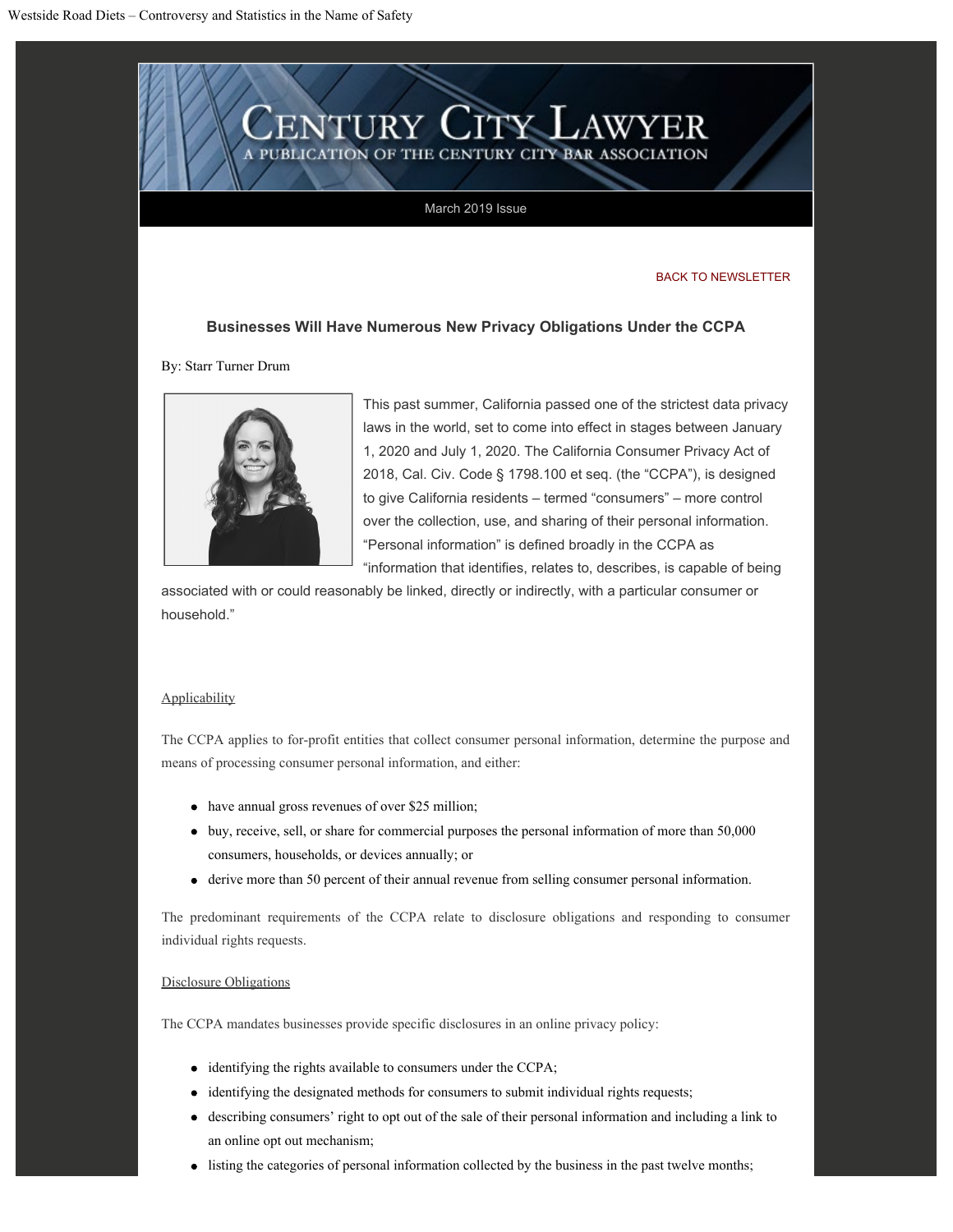- listing the categories of personal information sold by the business in the past twelve months (or if the business has not sold personal information in the past twelve months, a disclosure of that fact);
- listing the categories of personal information disclosed about consumers for a business purpose in the past twelve months (or if the business has not disclosed consumer's personal information for a business purpose in the past twelve months, a disclosure of that fact).

Online privacy polices must be updated at least once every twelve months.

#### Individual Rights

Like the recently-enacted European General Data Protection Regulation ("GDPR"), the CCPA gives consumers individual rights to access, export, delete, and obtain information about their personal information. However the applicability and exceptions for individual rights differ substantially between the two laws. Importantly, under the CCPA businesses must facilitate consumers' individual rights requests by implementing two or more submission mechanisms, one of which must be a toll-free telephone number.

For access requests under the CCPA, businesses will be required to deliver consumers their requested information either in hard copy by mail or electronically. If the information is provided electronically, it must be in a portable and, to the extent feasible, readily useable format.

Deletion requests under the CCPA apply only to personal information collected from the consumer not to personal information collected from third parties. Unless subject to an exemption, businesses that receive deletion requests must delete the consumer's information from their records and must direct any service providers to delete the requesting consumer's personal information, as well.

Businesses must provide a compliant response within 45 days after receiving a consumer individual rights request. If the request is complex or the number of requests received is voluminous, businesses can have up to 90 additional days to respond, but must still notify the consumer of the reason(s) for the delay within 45 days of the initial request.

The CCPA also provides consumers a "right to opt out" of the sale of their personal information. Businesses that sell personal information must maintain a "clear and conspicuous" link on their homepage (or on a separate homepage to which California consumers are automatically directed), in online privacy policies, and in any other online California-specific description of consumer privacy rights titled "Do Not Sell My Personal Information." The link must give consumers a description of their opt-out rights and enable them to opt out of the sale of their personal information.

Additionally, businesses cannot sell personal information collected from children under 16 unless they (or their parents for children under 13), have affirmatively authorized (i.e. opted-in to) the sale of their personal information.

Businesses may not deny goods or services, charge different prices for goods or services, provide different quality levels of goods or services, nor otherwise discriminate against consumers who exercise their individual rights under the CCPA. However, businesses are permitted to offer compensation or other financial incentives to consumers related to the collection, sale, or deletion of their personal information.

#### **Enforcement**